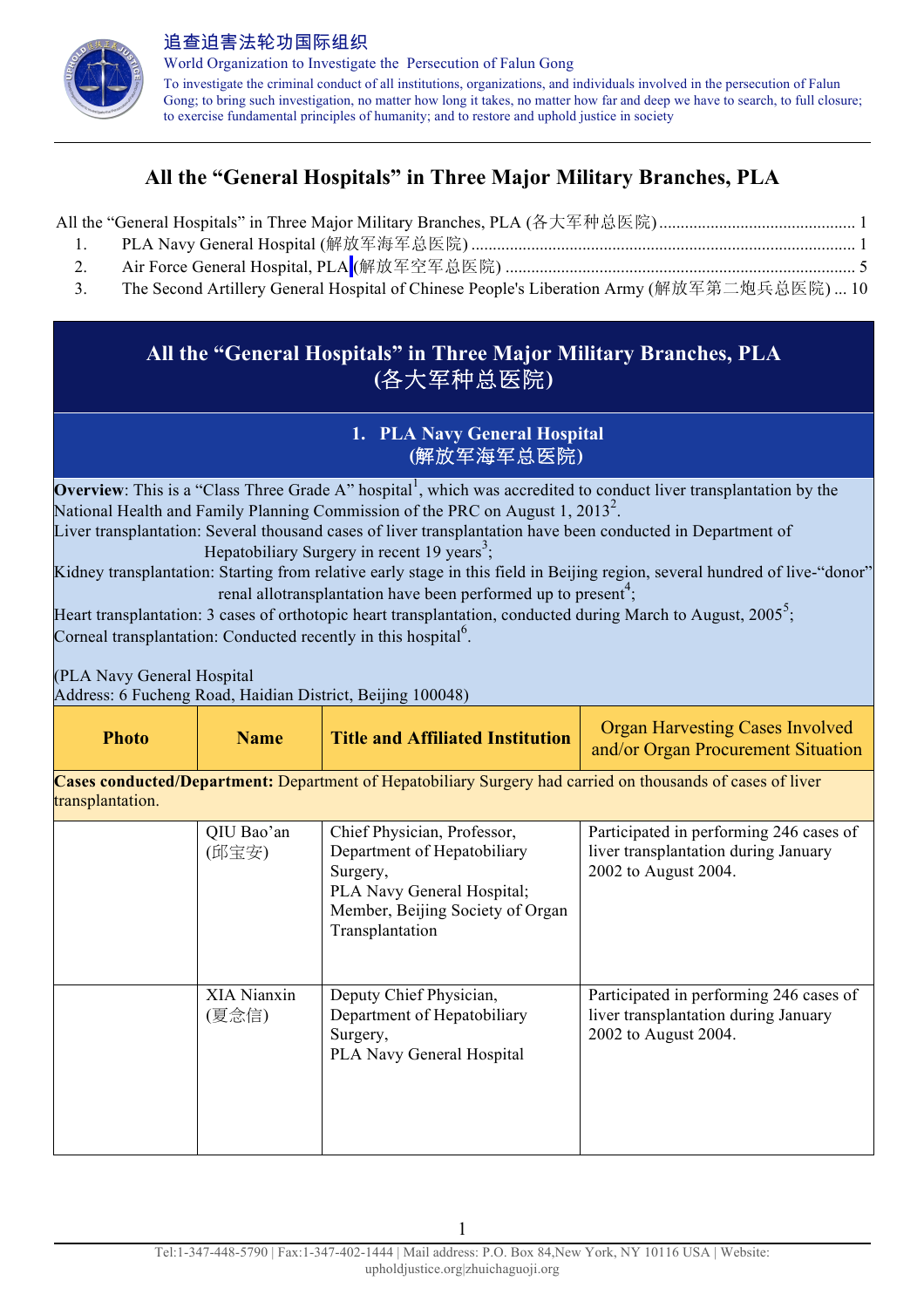

World Organization to Investigate the Persecution of Falun Gong

| <b>YANG</b><br>Yingxiang<br>(杨英祥) | Deputy Chief Physician,<br>Department of Hepatobiliary<br>Surgery,<br>PLA Navy General Hospital                                             | Participated in performing 246 cases of<br>liver transplantation during January<br>2002 to August 2004.                 |
|-----------------------------------|---------------------------------------------------------------------------------------------------------------------------------------------|-------------------------------------------------------------------------------------------------------------------------|
| <b>BAI</b> Gang<br>(白钢)           | Deputy Chief Physician, Associate<br>Professor,<br>Deputy Director,<br>Department of Hepatobiliary<br>Surgery,<br>PLA Navy General Hospital | Participated in performing 246 cases of<br>liver transplantation during January<br>2002 to August 2004.                 |
| LIU Peng<br>(刘鹏)                  | Deputy Chief Physician,<br>Department of Hepatobiliary<br>Surgery,<br>PLA Navy General Hospital                                             | Participated in performing 84 cases of<br>liver transplantation during January<br>2003 to December 2009.                |
| <b>WANG Kun</b><br>(王昆)           | Department of Hepatobiliary<br>Surgery,<br>PLA Navy General Hospital                                                                        | Participated in performing 173 cases of<br>liver transplantation during January<br>2002 to June 2004.                   |
| <b>BAI</b> Hongwei<br>(白宏伟)       | Deputy Chief Physician,<br>Department of Hepatobiliary<br>Surgery,<br>PLA Navy General Hospital                                             | Participated in performing one case of<br>liver transplantation with the<br>"piggyback" technique in September<br>1999. |
| MA Yuangui<br>(马元桂)               | Department of Hepatobiliary<br>Surgery,<br>PLA Navy General Hospital                                                                        | Participated in performing one case of<br>liver transplantation with the<br>"piggyback" technique in September<br>1999. |
| <b>ZHANG</b><br>Zhicheng<br>(张志成) | Department of Hepatobiliary<br>Surgery,<br>PLA Navy General Hospital                                                                        | Participated in performing one case of<br>liver transplantation with the<br>"piggyback" technique in September<br>1999. |
| AN Yang<br>(安阳)                   | Department of Hepatobiliary<br>Surgery,<br>PLA Navy General Hospital                                                                        | Participated in performing one case of<br>liver transplantation in August 2005.                                         |
| <b>WANG Kun</b><br>(王坤)           | Department of Hepatobiliary<br>Surgery,<br>PLA Navy General Hospital                                                                        | Participated in performing one case of<br>liver transplantation in August 2005.                                         |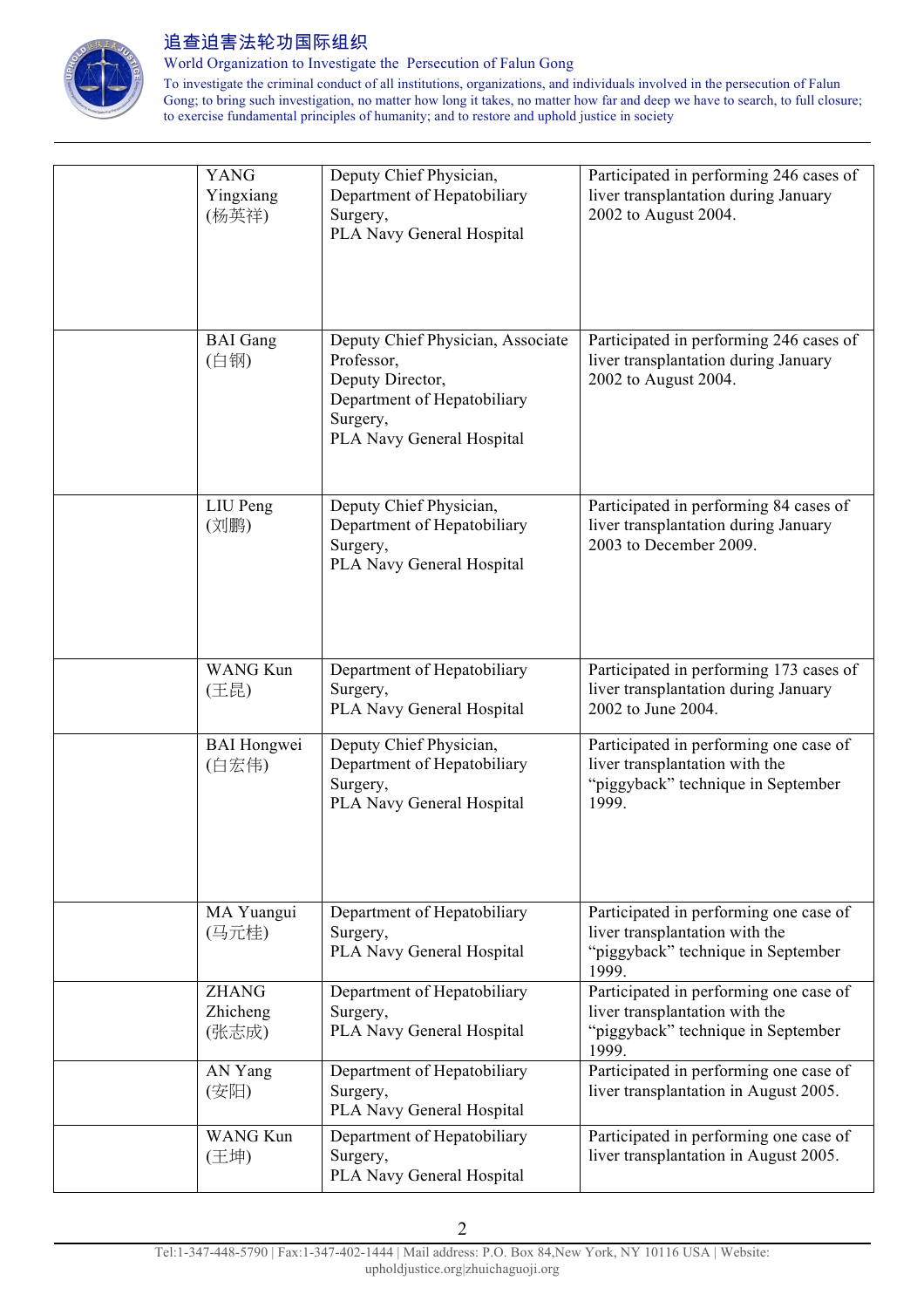

World Organization to Investigate the Persecution of Falun Gong

| LU Ping<br>(路平)                   | Department of Hepatobiliary<br>Surgery,<br>PLA Navy General Hospital                       | Participated in performing one case of<br>liver transplantation in August 2005.                                                                 |
|-----------------------------------|--------------------------------------------------------------------------------------------|-------------------------------------------------------------------------------------------------------------------------------------------------|
| <b>HUANG</b><br>Dongdong<br>(黄东东) | Department of Hepatobiliary<br>Surgery,<br>PLA Navy General Hospital                       | Participated in performing one case of<br>orthotopic liver transplantation with the<br>"piggyback" technique on June 26,                        |
| ZHU Jianyong<br>(祝建勇)             | Department of Hepatobiliary<br>Surgery,                                                    | 2009.<br>Participated in performing one case of<br>orthotopic liver transplantation with the                                                    |
|                                   | PLA Navy General Hospital                                                                  | "piggyback" technique on June 26,<br>2009.                                                                                                      |
|                                   |                                                                                            | Cases conducted/Department: Several hundred cases of kidney transplantation, conducted in Department of Urology                                 |
| <b>LIU</b> Cuilong<br>(刘萃龙)       | Chief Physician,<br>Director,<br>Department of Urology,<br>PLA Navy General Hospital       | Participated ever in performing several<br>hundred cases of kidney transplantation.                                                             |
| <b>XU Jingting</b><br>(许敬亭)       | Chief Physician,<br>Department of Urology,<br>PLA Navy General Hospital                    | Conducted kidney transplantation from<br>1997 holding lead position in local;<br>Participated in performing 268 cases<br>during recent 9 years. |
| HAO Tongli<br>(郝彤利)               | Department of Urology,<br>PLA Navy General Hospital                                        | Specialized in Kidney Transplantation.                                                                                                          |
|                                   | <b>Cases conducted/Department: Department of Cardiac Surgery</b>                           |                                                                                                                                                 |
| <b>ZHANG</b><br>Zaigao<br>(张载高)   | Chief Physician, Professor,<br>Department of Cardiac Surgery,<br>PLA Navy General Hospital | Participated in performing 3 cases of<br>orthotopic heart transplantation during<br>March to August in 2005.                                    |
| ZHAO Zhe<br>(赵哲)                  | Attending Physician,<br>Department of Cardiac Surgery,<br>PLA Navy General Hospital        | Participated in performing 3 cases of<br>orthotopic heart transplantation during<br>March to August in 2005.                                    |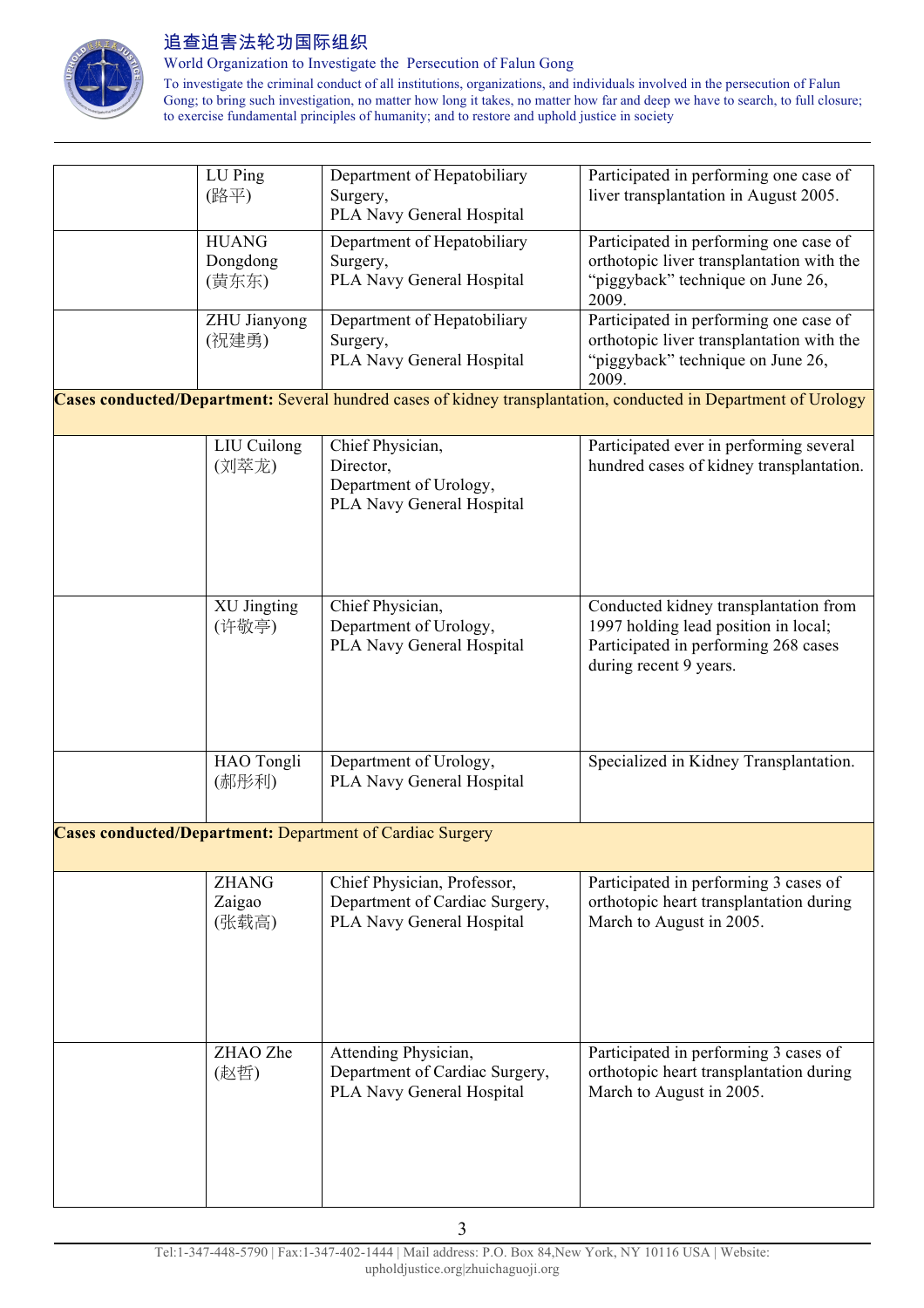

World Organization to Investigate the Persecution of Falun Gong

| XIE Shuiben<br>(解水本)              | Deputy Chief Physician,<br>Department of Cardiac Surgery,<br>PLA Navy General Hospital                         | Participated in performing 3 cases of<br>orthotopic heart transplantation during<br>March to August in 2005. |
|-----------------------------------|----------------------------------------------------------------------------------------------------------------|--------------------------------------------------------------------------------------------------------------|
| <b>BEI</b> Yajun<br>(贝亚军)         | Deputy Chief Physician, Associate<br>Professor,<br>Department of Cardiac Surgery,<br>PLA Navy General Hospital | Participated in performing 3 cases of<br>orthotopic heart transplantation during<br>March to August in 2005. |
| <b>JIANG</b><br>Xiangwei<br>(姜相伟) | Department of Cardiac Surgery,<br>PLA Navy General Hospital                                                    | Participated in performing 3 cases of<br>orthotopic heart transplantation during<br>March to August in 2005. |
| LI Han<br>(李寒)                    | Attending Physician,<br>Department of Cardiac Surgery,<br>PLA Navy General Hospital                            | Participated in performing 3 cases of<br>orthotopic heart transplantation during<br>March to August in 2005. |
| CHI Haitao<br>(迟海涛)               | Attending Physician,<br>Department of Cardiac Surgery,<br>PLA Navy General Hospital                            | Participated in performing 3 cases of<br>orthotopic heart transplantation during<br>March to August in 2005. |
| PAN Xu<br>(潘绪)                    | Attending Physician,<br>Department of Cardiac Surgery,<br>PLA Navy General Hospital                            | Participated in performing 3 cases of<br>orthotopic heart transplantation during<br>March to August in 2005. |
| JIA Qun<br>(贾群)                   | Department of Cardiac Surgery,<br>PLA Navy General Hospital                                                    | Participated in performing 3 cases of<br>orthotopic heart transplantation during<br>March to August in 2005. |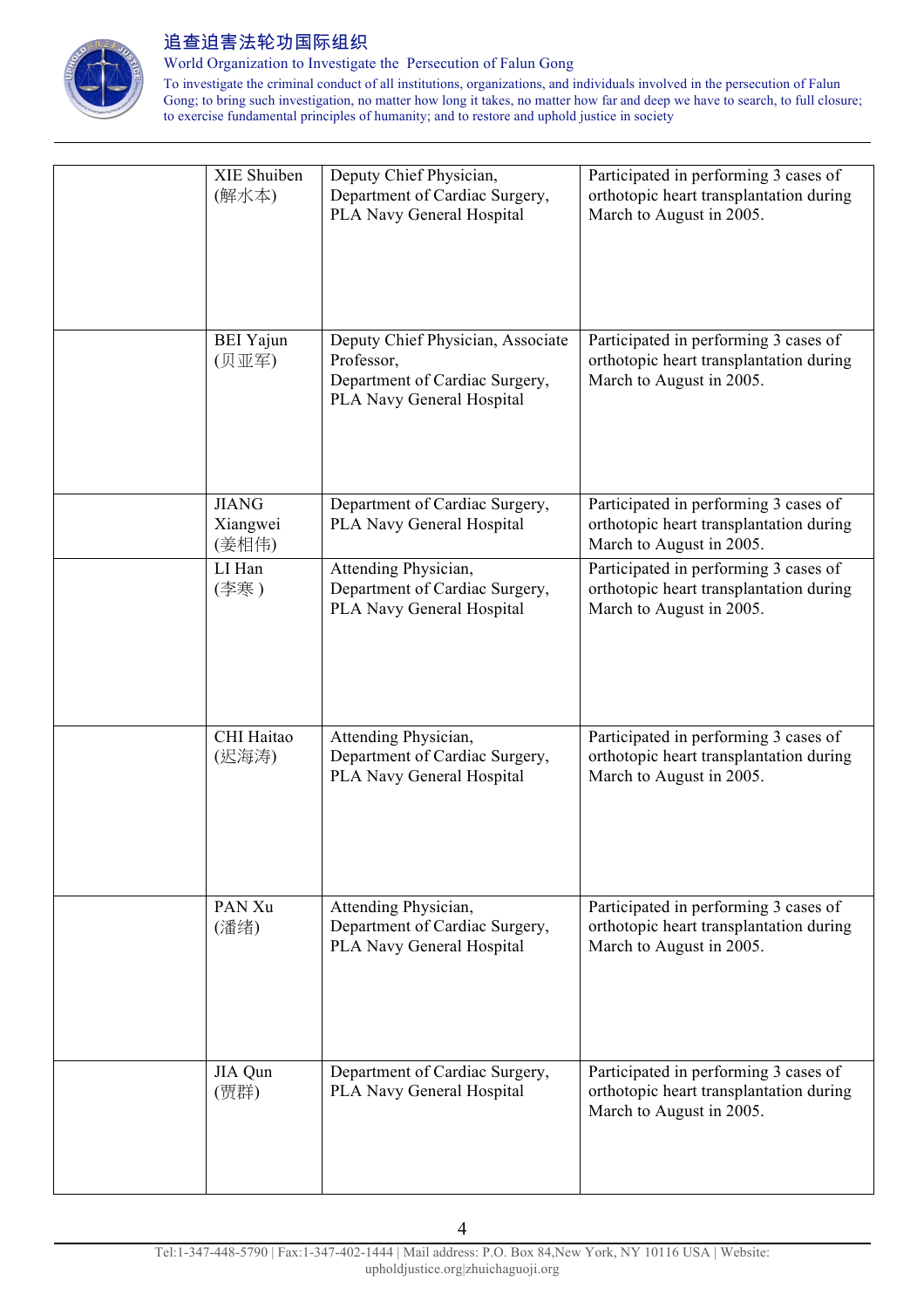

World Organization to Investigate the Persecution of Falun Gong

To investigate the criminal conduct of all institutions, organizations, and individuals involved in the persecution of Falun Gong; to bring such investigation, no matter how long it takes, no matter how far and deep we have to search, to full closure; to exercise fundamental principles of humanity; and to restore and uphold justice in society

| <b>XUE</b><br>Zhiqiang<br>(薛志强) | Department of Cardiac Surgery,<br>PLA Navy General Hospital                          | Participated in performing 3 cases of<br>orthotopic heart transplantation during<br>March to August in 2005. |
|---------------------------------|--------------------------------------------------------------------------------------|--------------------------------------------------------------------------------------------------------------|
|                                 | <b>Cases conducted/Department:</b> Department of Ophthalmology                       |                                                                                                              |
| LI Gang<br>(李刚)                 | Deputy Chief Physician,<br>Department of Ophthalmology,<br>PLA Navy General Hospital | Specialized in Corneal Transplantation.                                                                      |

#### Back to Contents

| 2. Air Force General Hospital, PLA |
|------------------------------------|
| (解放军空军总医院)                         |

**Overview**: This hospital, certified by the General Logistics Department, is a "Class Three Grade A" hospital<sup>7</sup>, which was accredited to conduct kidney transplantation by the Ministry of Health of the PRC on May 23, 2007<sup>8</sup>. Kidney transplantation: Over 750 cases were reported by Department of Urology, starting from 1986; Combined pancreas-kidney transplant of the first case in PLA was performed in 1999<sup>9</sup>;

Liver transplantation: Conducted from 1999, in the Center of Hepatobiliary Surgery in the hospital, the first case occurred in the medical field in Beijing region; Re-started to perform in 2003<sup>10</sup> after 16 cases of orthotopic liver transplantation have been done during October 2000 to April 2001 $^{11}$ ; one case was performed on November 14, 2003<sup>12</sup>, also another one in December  $2005^{13}$ ;

Heart transplantation: 4 cases, conducted in Department of Cardiac Surgery starting from  $2000^{14}$ ;

Corneal transplantation: With the matured techniques developed<sup>15</sup>, 81 cases (83 eyes) of penetrating keratoplasty were conducted during July 2001 to March  $2005^{16}$ .

(Air Force General Hospital, PLA

Address: 30 Fucheng Road, Haidian District, Beijing, 100142)

| <b>Photo</b> | <b>Name</b>      | <b>Title and Affiliated Institution</b>                                                                | <b>Organ Harvesting Cases Involved</b><br>and/or Organ Procurement Situation |
|--------------|------------------|--------------------------------------------------------------------------------------------------------|------------------------------------------------------------------------------|
|              |                  | Cases conducted/Department: Over 750 cases were reported by Department of Urology, starting from 1986; |                                                                              |
|              |                  | Combined pancreas-kidney transplant of the first case in PLA was performed in 1999.                    |                                                                              |
|              | <b>HONG Quan</b> | Chief Physician,                                                                                       | Participated in performing 292 cases of                                      |
|              | (洪泉)             | Deputy Director,                                                                                       | kidney transplantation organized by                                          |
|              |                  | Department of Urology,                                                                                 | China-Japan Friendship Hospital, Jilin                                       |
|              |                  | Air Force General Hospital, PLA;                                                                       | University during March 2000 to May                                          |
|              |                  | Member, Beijing Society of Organ                                                                       | 2003:                                                                        |
|              |                  | Transplantation, The Chinese                                                                           | Participated in performing kidney                                            |
|              |                  | Medical Association (CMA);                                                                             | transplantation for 12 cases during                                          |
|              |                  | Member, Society of Organ                                                                               | January 2001 to October 2004.                                                |
|              |                  | Transplantation of PLA                                                                                 |                                                                              |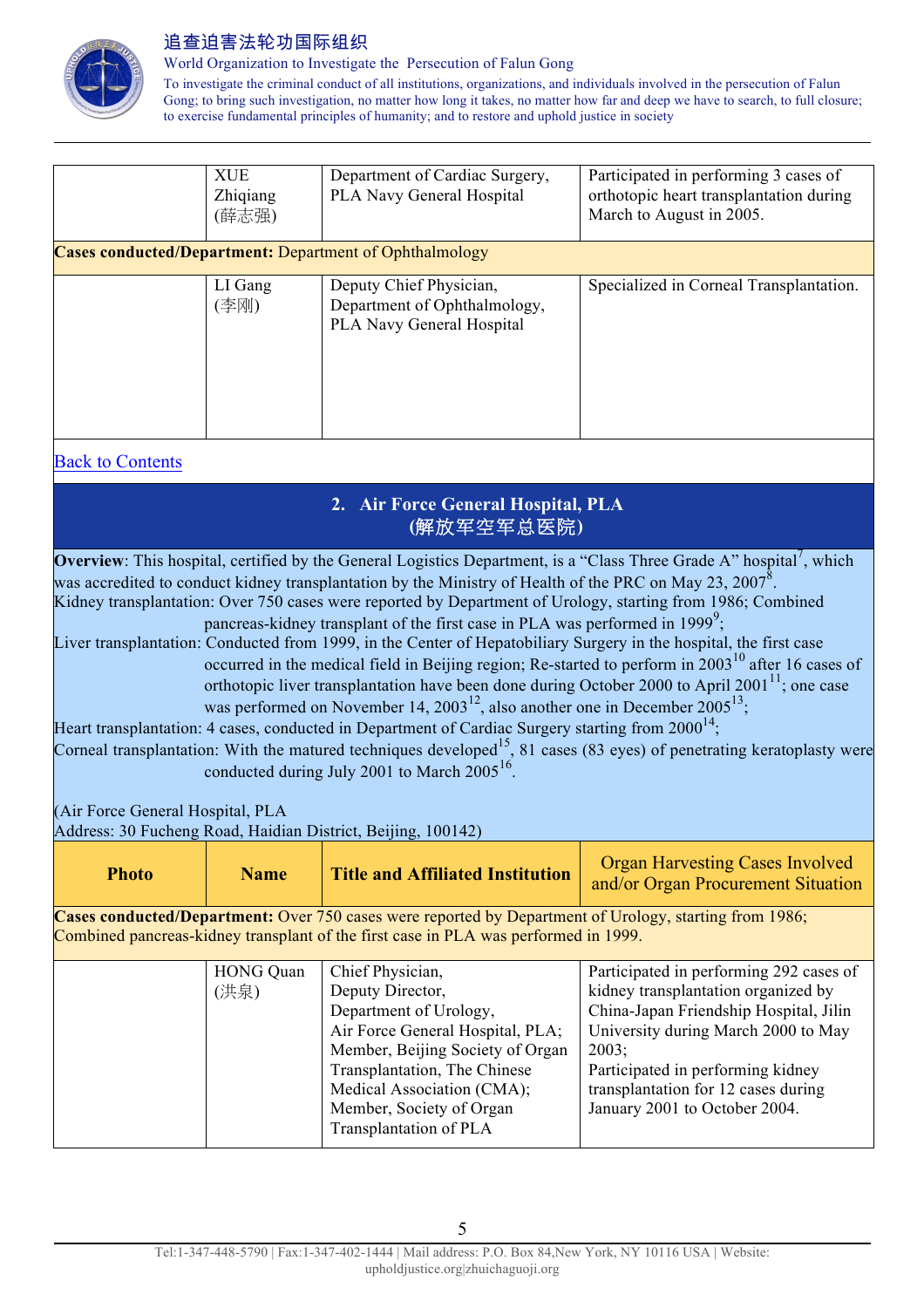

World Organization to Investigate the Persecution of Falun Gong

| <b>SUN Bin</b><br>(孙斌)           | Deputy Chief Physician,<br>Department of Urology,<br>Air Force General Hospital, PLA;<br>Member, Youth Committee,<br>Beijing Society of Organ<br>Transplantation, The Chinese<br>Medical Association (CMA) | Participated in performing 26 cases of<br>kidney transplantation during January<br>2002 to January 2007.                                                                                                                                     |
|----------------------------------|------------------------------------------------------------------------------------------------------------------------------------------------------------------------------------------------------------|----------------------------------------------------------------------------------------------------------------------------------------------------------------------------------------------------------------------------------------------|
| LI Xianchu<br>(李贤初)              | Chief Physician, Professor,<br>Department of Urology,<br>Air Force General Hospital, PLA;<br>Member, Chinese Society of<br>Kidney Transplantation and<br>Dialysis                                          | Preside at conduction of the first case of<br>combined pancreas-kidneys<br>transplantation in the field of transplant<br>of PLA;<br>Participated in performing 12 cases of<br>kidney transplantation during January<br>2001 to October 2004. |
| <b>WANG</b><br>Zehou<br>(汪泽厚)    | Chief Physician, Professor,<br>Department of Urology,<br>Air Force General Hospital, PLA                                                                                                                   | Participated in performing 26 cases of<br>kidney transplantation during January<br>2002 to January 2007.                                                                                                                                     |
| <b>YAO</b><br>Zhiyong<br>(姚志勇)   | Department of Urology,<br>Air Force General Hospital, PLA                                                                                                                                                  | Participated in performing 26 cases of<br>kidney transplantation during January<br>2002 to January 2007.                                                                                                                                     |
| <b>FENG</b><br>Fuchuan<br>(冯富川)  | Deputy Chief Physician,<br>Department of Urology,<br>Air Force General Hospital, PLA                                                                                                                       | Participated in performing 12 cases of<br>kidney transplantation during January<br>2001 to October 2004.                                                                                                                                     |
| SHI Xiaomin<br>(石孝民)             | Department of Urology,<br>Air Force General Hospital, PLA                                                                                                                                                  | Participated in performing 12 cases of<br>kidney transplantation during January<br>2001 to October 2004.                                                                                                                                     |
| <b>ZHANG</b><br>Zhichao<br>(张志超) | Department of Urology,<br>Air Force General Hospital, PLA                                                                                                                                                  | Participated in performing 12 cases of<br>kidney transplantation during January<br>2001 to October 2004.                                                                                                                                     |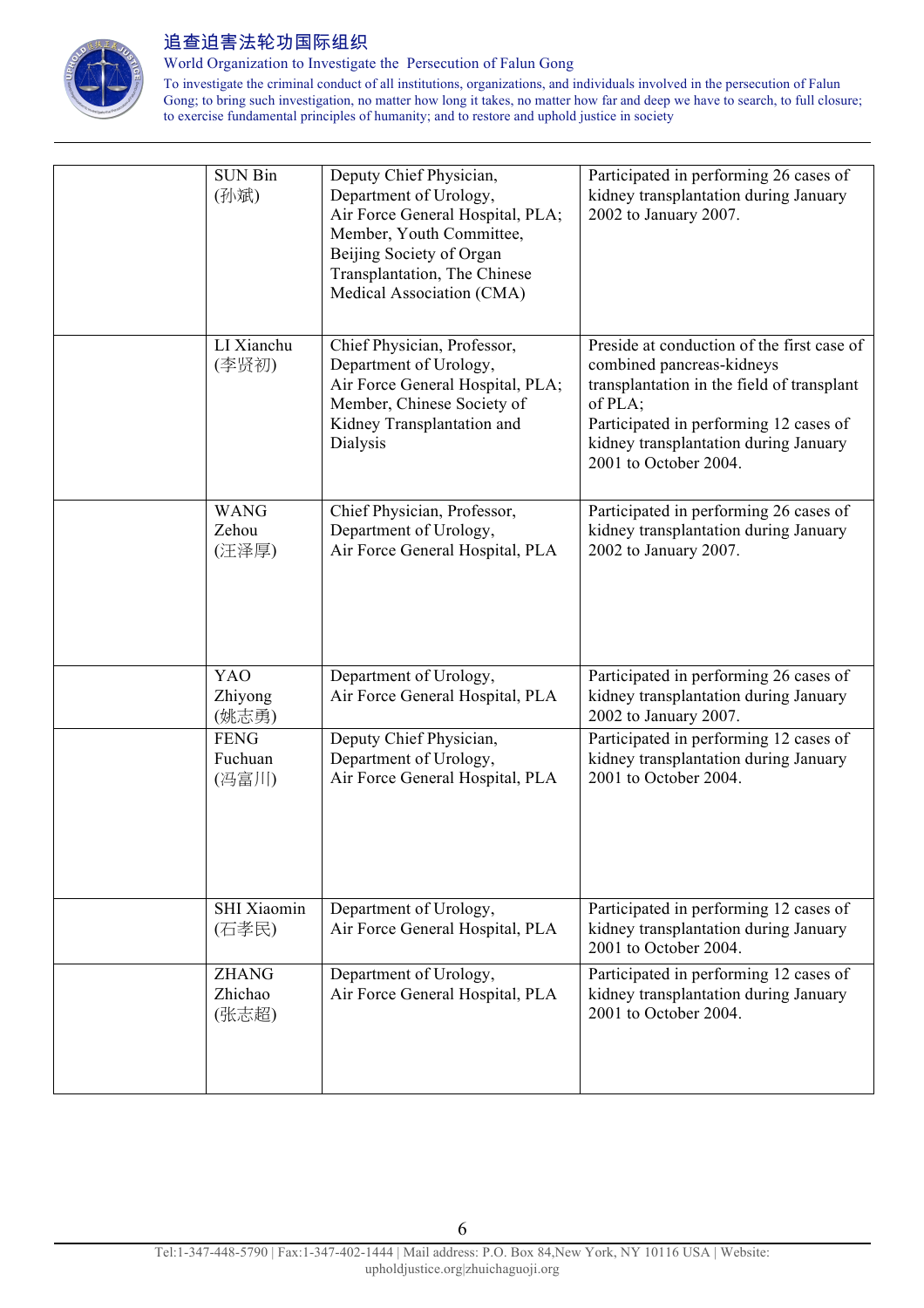

World Organization to Investigate the Persecution of Falun Gong

|                          | <b>ZHOU</b><br>Gaobiao<br>(周高标) | Deputy Chief Physician,<br>Department of Urology,<br>Air Force General Hospital, PLA                          | Participated in performing 22 cases of<br>kidney transplantation during January<br>2002 to December 2006.          |
|--------------------------|---------------------------------|---------------------------------------------------------------------------------------------------------------|--------------------------------------------------------------------------------------------------------------------|
|                          | LIU<br>Yongsheng<br>(刘永胜)       | Department of Urology,<br>Air Force General Hospital, PLA                                                     | Participated in performing 22 cases of<br>kidney transplantation during January<br>2002 to December 2006.          |
|                          | PAN<br>Guangxin<br>(潘广新)        | Deputy Chief Physician,<br>Department of Urology,<br>Air Force General Hospital, PLA                          | Participated in performing 22 cases of<br>kidney transplantation during January<br>2002 to December 2006.          |
|                          | GUO Heqing<br>(郭和清)             | Chief Physician, Professor,<br>Director,<br>Department of Urology,<br>Air Force General Hospital, PLA         | Participated in performing 22 cases of<br>kidney transplantation during January<br>2002 to December 2006.          |
|                          | XING Jizhang<br>(邢继章)           | Department of Urology,<br>Air Force General Hospital, PLA                                                     | Participated in performing 15 cases of<br>kidney transplantation during January<br>2000 to December 2012.          |
|                          | MU Dawei<br>(穆大为)               | Department of Urology,<br>Air Force General Hospital, PLA                                                     | Participated in performing 15 cases of<br>kidney transplantation during January<br>2000 to December 2012.          |
|                          | SHI Feng<br>(石峰)                | Department of Urology,<br>Air Force General Hospital, PLA                                                     | Participated in performing 5 cases of<br>kidney transplantation during April<br>2002 to June 2003.                 |
| transplantation in 2003. |                                 | case occurred in the medical field in Beijing region; and the hospitsl re-started to perform orthotopic liver | Cases conducted/Department: Conducted from 1999, in the Center of Hepatobiliary Surgery in the hospital, the first |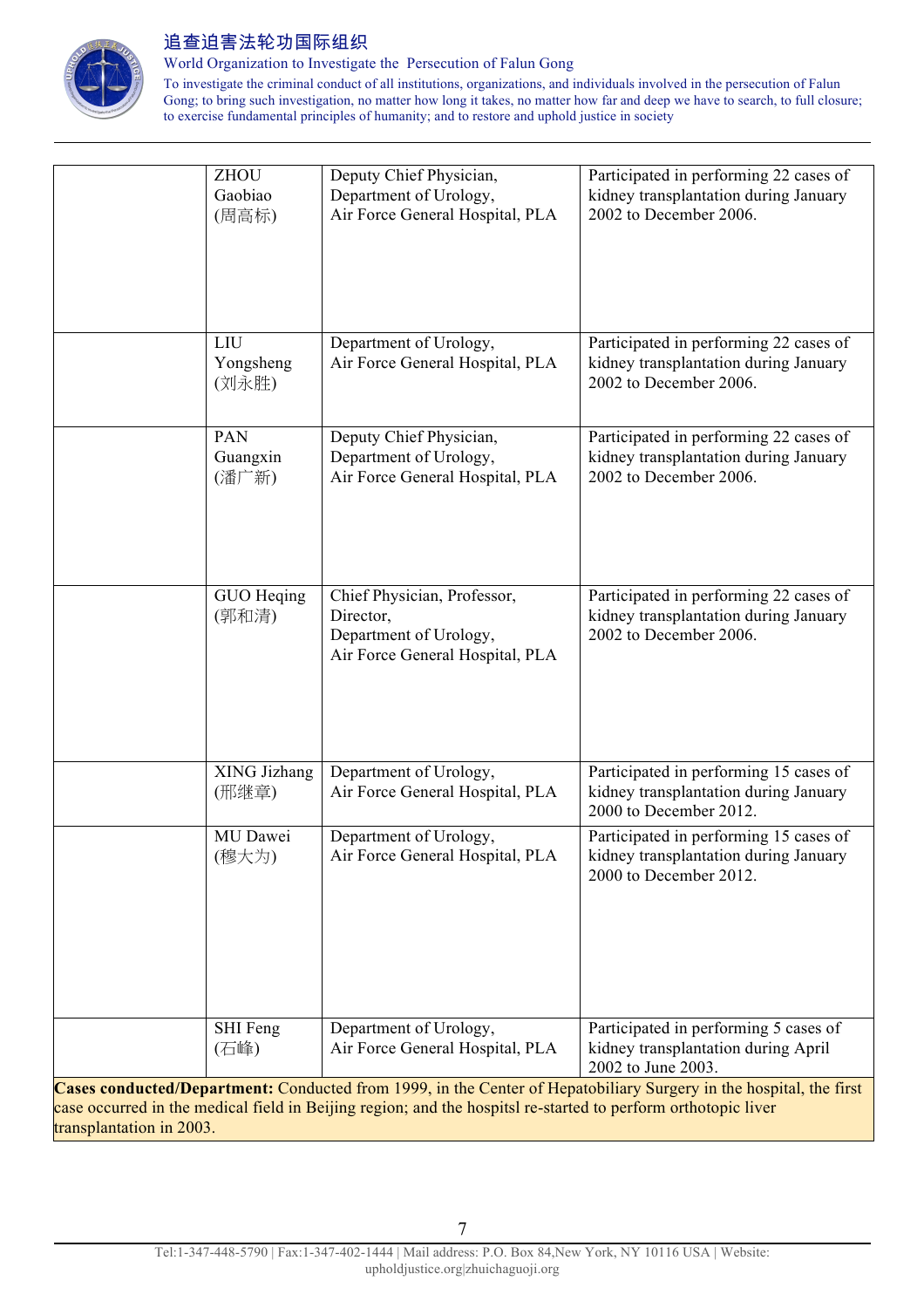

World Organization to Investigate the Persecution of Falun Gong

| <b>ZHANG</b><br>Hongyi<br>(张洪义)<br>XU Xinbao<br>(徐新保) | Director,<br>Department of Hepatobiliary<br>Surgery,<br>Air Force General Hospital, PLA<br>Deputy Chief Physician, Associate<br>Professor,<br>Department of Hepatobiliary<br>Surgery,<br>Air Force General Hospital, PLA | Participated in performing 16 cases of<br>liver transplantation during October<br>2000 to April 2001; in performing one<br>case of liver transplantation on<br>November 14, 2003; in performing<br>another one in December 2005;<br>Participated in performing extraction of<br>human organs from 5 "donors" up to<br>2000.<br>Participated in performing one case of<br>liver transplantation on November 14,<br>2003; in performing another one in<br>December 2005. |
|-------------------------------------------------------|--------------------------------------------------------------------------------------------------------------------------------------------------------------------------------------------------------------------------|------------------------------------------------------------------------------------------------------------------------------------------------------------------------------------------------------------------------------------------------------------------------------------------------------------------------------------------------------------------------------------------------------------------------------------------------------------------------|
| <b>ZHANG</b><br>Hongyi<br>(张宏义)                       | Deputy Chief Physician,<br>Department of Hepatobiliary<br>Surgery,<br>Air Force General Hospital, PLA                                                                                                                    | Participated in performing one case of<br>liver transplantation on November 14,<br>2003; in performing another one in<br>December 2005;<br>Participated in performing extraction of<br>human organs from 5 "donors" up to<br>2000.                                                                                                                                                                                                                                     |
| HE Xiaojun<br>(何晓军)                                   | Deputy Chief Physician,<br>Department of Hepatobiliary<br>Surgery,<br>Air Force General Hospital, PLA                                                                                                                    | Participated in performing one case of<br>liver transplantation on November 14,<br>2003; in performing another one in<br>December 2005;<br>Participated in performing extraction of<br>human organs from 5 "donors" up to<br>2000.                                                                                                                                                                                                                                     |
| LIU Chengli<br>(刘承利)                                  | Deputy Chief Physician,<br>Department of Hepatobiliary<br>Surgery,<br>Air Force General Hospital, PLA                                                                                                                    | Participated in performing one case of<br>liver transplantation on November 14,<br>2003; in performing another one in<br>December 2005.                                                                                                                                                                                                                                                                                                                                |
| <b>ZHANG Hui</b><br>(张辉)                              | Department of Hepatobiliary<br>Surgery,<br>Air Force General Hospital, PLA                                                                                                                                               | Participated in performing one case of<br>liver transplantation on November 14,<br>2003; in performing another one in<br>December 2005.                                                                                                                                                                                                                                                                                                                                |
| XIAO Mei<br>(肖梅)                                      | Department of Hepatobiliary<br>Surgery,<br>Air Force General Hospital, PLA                                                                                                                                               | Participated in performing one case of<br>liver transplantation on November 14,<br>2003; in performing another one in<br>December 2005.                                                                                                                                                                                                                                                                                                                                |
| <b>FENG</b><br>Zhiqiang                               | Department of Hepatobiliary<br>Surgery,                                                                                                                                                                                  | Participated in performing one case of<br>liver transplantation on November 14,                                                                                                                                                                                                                                                                                                                                                                                        |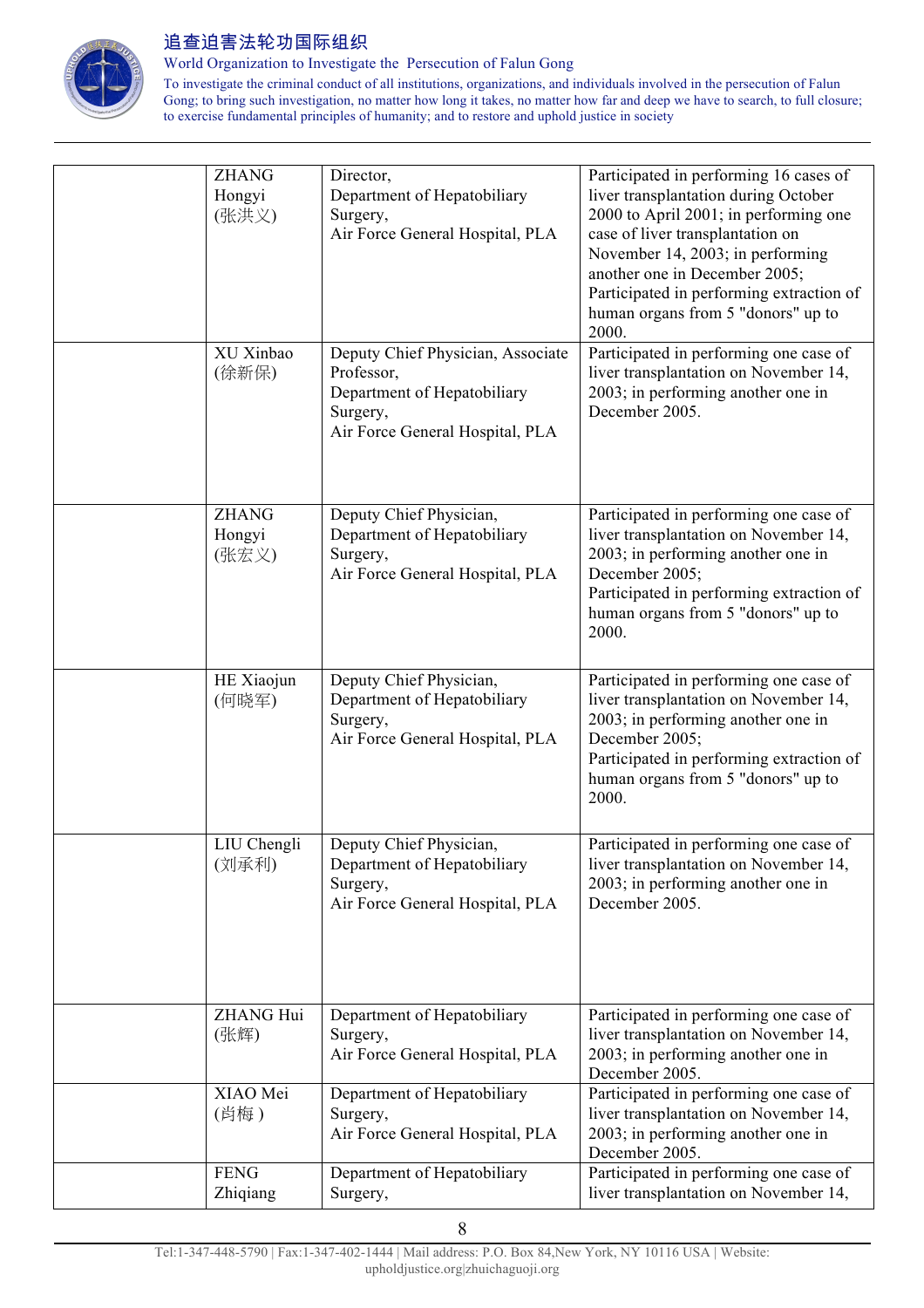

World Organization to Investigate the Persecution of Falun Gong

| (冯志强)            | Air Force General Hospital, PLA                                  | 2003.                                                                       |
|------------------|------------------------------------------------------------------|-----------------------------------------------------------------------------|
| ZHAO Gang        | Department of Hepatobiliary                                      | Participated in performing one case of                                      |
| (赵刚)             | Surgery,                                                         | liver transplantation on November 14,                                       |
|                  | Air Force General Hospital, PLA                                  | 2003.                                                                       |
|                  | <b>Cases conducted/Department: Department of Cardiac Surgery</b> |                                                                             |
| <b>YANG</b>      | Chief Physician,                                                 | Participated from 2000, in performing 4                                     |
| Junmin           | Director,                                                        | cases of heart transplantation, one of                                      |
| (杨军民)            | Department of Cardiac Surgery,                                   | which was stated the first of combined                                      |
|                  | Air Force General Hospital, PLA                                  | heart-kidney transplantations                                               |
|                  |                                                                  | nationwide.                                                                 |
|                  |                                                                  |                                                                             |
|                  |                                                                  |                                                                             |
|                  | <b>Cases conducted/Department:</b> Department of Ophthalmology   |                                                                             |
|                  |                                                                  |                                                                             |
| <b>WANG</b> Enpu | Director,                                                        | Participated in performing 81 cases (83                                     |
| (王恩普)            | Department of Ophthalmology,<br>Air Force General Hospital, PLA  | eyes) of penetrating corneal<br>transplantation during July 2001 to         |
|                  |                                                                  | March 2005; also in performing during                                       |
|                  |                                                                  | the same period, extraction of corneas                                      |
|                  |                                                                  | for these 81 cases (83 eyes) from                                           |
|                  |                                                                  | "donors" (age, 18-35 yrs; no local eye                                      |
|                  |                                                                  | diseases, diseases in major organs, or                                      |
|                  |                                                                  | transmissible diseases) processed within                                    |
|                  |                                                                  | $0.5 \sim 6$ hours after their death.                                       |
| <b>YANG</b>      | Chief Physician,                                                 | Participated in performing one cases of                                     |
| Chunyan          | Deputy Director,                                                 | corneal transplantation and                                                 |
| (杨春燕)            | Department of Ophthalmology,                                     | phacoemulsification cataract surgery in                                     |
|                  | Air Force General Hospital, PLA                                  | December 2012.                                                              |
|                  |                                                                  |                                                                             |
|                  |                                                                  |                                                                             |
|                  |                                                                  |                                                                             |
| LI Dan           | Chief Physician,                                                 | Participated in performing penetrating                                      |
| (李丹)             | Deputy Director,                                                 | corneal transplantation for 81 cases (83                                    |
|                  | Department of Ophthalmology,<br>Air Force General Hospital, PLA  | eyes) during July 2001 to March 2005;<br>also in performing during the same |
|                  |                                                                  | period, extraction of corneas for these                                     |
|                  |                                                                  | 81 cases (83 eyes) from "donors" (age,                                      |
|                  |                                                                  | 18-35 yrs; no local eye diseases,                                           |
|                  |                                                                  | diseases in major organs, or                                                |
|                  |                                                                  | transmissible diseases) processed within                                    |
|                  |                                                                  | $0.5 \sim 6$ hours after their death.                                       |
| LIU Yong         | Department of Ophthalmology,                                     | Participated in performing penetrating                                      |
| (刘勇)             | Air Force General Hospital, PLA                                  | corneal transplantation for 81 cases (83                                    |
|                  |                                                                  | eyes) during July 2001 to March 2005;                                       |
|                  |                                                                  | also in performing during the same                                          |
|                  |                                                                  | period, extraction of corneas for these                                     |
|                  |                                                                  | 81 cases (83 eyes) from "donors" (age,                                      |
|                  |                                                                  | 18-35 yrs; no local eye diseases,                                           |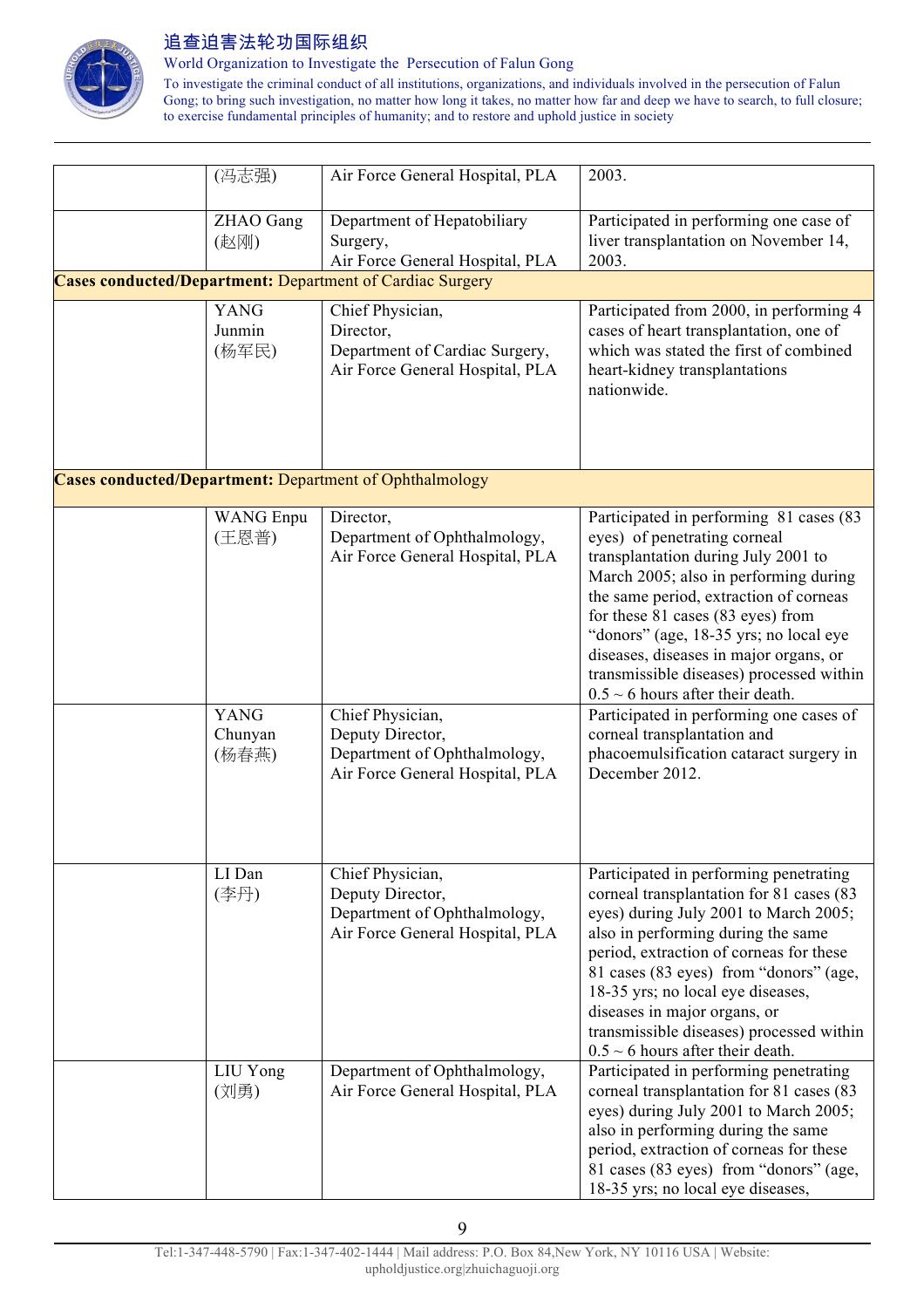

World Organization to Investigate the Persecution of Falun Gong

To investigate the criminal conduct of all institutions, organizations, and individuals involved in the persecution of Falun Gong; to bring such investigation, no matter how long it takes, no matter how far and deep we have to search, to full closure; to exercise fundamental principles of humanity; and to restore and uphold justice in society

|                                |                                                                 | diseases in major organs, or                                                                                                                                                                                                                                                                                                                                                                                     |
|--------------------------------|-----------------------------------------------------------------|------------------------------------------------------------------------------------------------------------------------------------------------------------------------------------------------------------------------------------------------------------------------------------------------------------------------------------------------------------------------------------------------------------------|
|                                |                                                                 | transmissible diseases) processed within                                                                                                                                                                                                                                                                                                                                                                         |
|                                |                                                                 | $0.5 \sim 6$ hours after their death.                                                                                                                                                                                                                                                                                                                                                                            |
| <b>SUN</b><br>Yonghua<br>(孙永华) | Department of Ophthalmology,<br>Air Force General Hospital, PLA | Participated in performing penetrating<br>corneal transplantation for 81 cases (83<br>eyes) during July 2001 to March 2005;<br>also in performing during the same<br>period, extraction of corneas for these<br>81 cases (83 eyes) from "donors" (age,<br>18-35 yrs; no local eye diseases,<br>diseases in major organs, or<br>transmissible diseases) processed within<br>$0.5 \sim 6$ hours after their death. |
| RU Haixia                      | Department of Ophthalmology,                                    | Participated in performing penetrating                                                                                                                                                                                                                                                                                                                                                                           |
| (茹海霞)                          | Air Force General Hospital, PLA                                 | corneal transplantation for 81 cases (83                                                                                                                                                                                                                                                                                                                                                                         |
|                                |                                                                 | eyes) during July 2001 to March 2005;                                                                                                                                                                                                                                                                                                                                                                            |
|                                |                                                                 | also in performing during the same                                                                                                                                                                                                                                                                                                                                                                               |
|                                |                                                                 | period, extraction of corneas for these                                                                                                                                                                                                                                                                                                                                                                          |
|                                |                                                                 | 81 cases (83 eyes) from "donors" (age,                                                                                                                                                                                                                                                                                                                                                                           |
|                                |                                                                 | 18-35 yrs; no local eye diseases,                                                                                                                                                                                                                                                                                                                                                                                |
|                                |                                                                 | diseases in major organs, or                                                                                                                                                                                                                                                                                                                                                                                     |
|                                |                                                                 | transmissible diseases) processed within                                                                                                                                                                                                                                                                                                                                                                         |
|                                |                                                                 | $0.5 \sim 6$ hours after their death.                                                                                                                                                                                                                                                                                                                                                                            |

#### Back to Contents

## **3. The Second Artillery General Hospital of Chinese People's Liberation Army (**解放军第二炮兵总医院**)**

**Overview** : This is a " Class Three Grade A " hospital<sup>17</sup>, which was accredited to conduct liver transplantation by the National Health and Family Planning Commission of the PRC on August 1, 2013<sup>18</sup>.

Liver Transplantation: Liver Transplant Center was established in July 2004<sup>19</sup>; more than 150 cases of liver transplantation were conducted in Department of Hepatobiliary Surgery<sup>20</sup>.

Kidney Transplantation: Dozens of cases of kidney transplantation (including related donor renal transplantation) were reported in Department of Urology<sup>21</sup>.

(The Second Artillery General Hospital of Chinese People's Liberation Army Address: 16 Xinjiekouwai Street, Xicheng District, Beijing 100088)

| <b>Photo</b> | <b>Name</b> | Title and Affiliated Institution | <b>Organ Harvesting Cases Involved</b><br>and/or Organ Procurement Situation |
|--------------|-------------|----------------------------------|------------------------------------------------------------------------------|
|--------------|-------------|----------------------------------|------------------------------------------------------------------------------|

**Cases conducted/Department:** Liver Transplant Center was established in July 2004; more than 150 cases of liver transplantation, conducted in Department of Hepatobiliary Surgery.

| ZHOU    | Chief Physician, |                                  | Participated ever in preforming more       |
|---------|------------------|----------------------------------|--------------------------------------------|
| Dinghua |                  | Department of Hepatobiliary;     | than 150 cases of different types of liver |
| (周丁华)   |                  | Director, Hepatobiliary Diseases | transplantation;                           |
|         | Research Center, |                                  | Participated in performing fast            |
|         | Vice President,  |                                  | extraction of livers from 103 "donors"     |
|         |                  | The Second Artillery General     | (healthy young people during life) with    |
|         |                  | Hospital of Chinese People's     | parameter of warm ischemia time 0-5        |
|         | Liberation Army; |                                  | min, during 2004 to 2007.                  |
|         |                  | Standing Member, Society of      |                                            |

10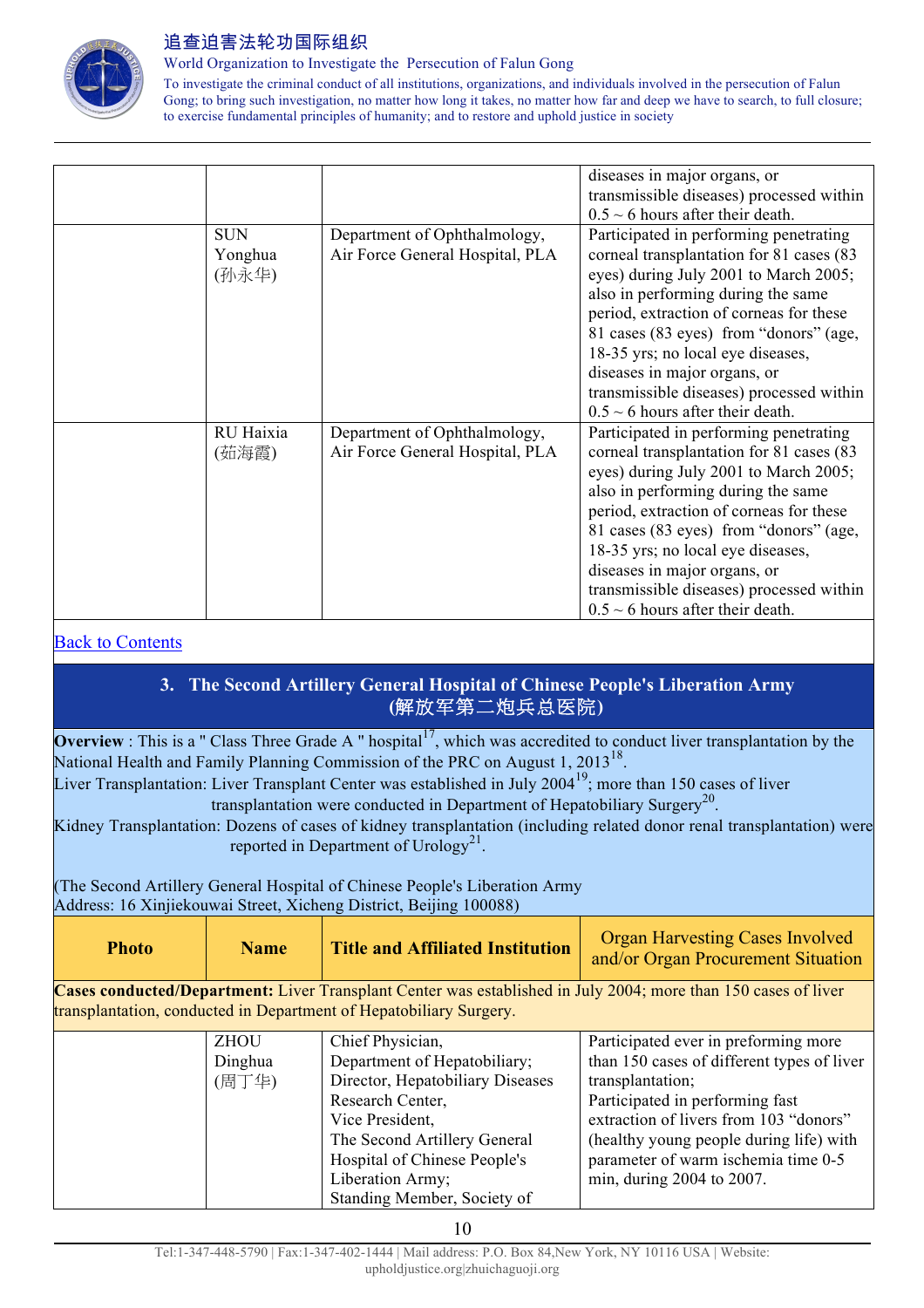

World Organization to Investigate the Persecution of Falun Gong

|                                 | Organ Transplantation of PLA                                                                                                                                                       |                                                                                                                                                                                                                                                                                      |
|---------------------------------|------------------------------------------------------------------------------------------------------------------------------------------------------------------------------------|--------------------------------------------------------------------------------------------------------------------------------------------------------------------------------------------------------------------------------------------------------------------------------------|
| <b>ZHOU</b><br>Ningxin<br>(周宁新) | Chief Physician,<br>Department of Hepatobiliary,<br>The Second Artillery General<br>Hospital of Chinese People's<br><b>Liberation Army</b>                                         | Participated in performing 160 cases of<br>liver transplantation organized by<br>Chinese People's Liberation Army<br>General Hospital, during June 2002 to<br>September 2006.                                                                                                        |
| <b>WAN</b><br>Baodong<br>(万葆冬)  | Chief Physician,<br>Department of General Surgery,<br>The Second Artillery General<br>Hospital of Chinese People's<br><b>Liberation Army</b>                                       | Participated in performing 103 cases of<br>liver transplantation during 2004 to<br>2007;<br>Participated in performing fast<br>extraction of livers from 103 "donors"<br>(healthy young people during life) with<br>parameter of warm ischemia time 0-5<br>min, during 2004 to 2007. |
| <b>JIANG Hezuo</b><br>(姜合作)     | Chief Physician,<br>Department of General Surgery,<br>The Second Artillery General<br>Hospital of Chinese People's<br><b>Liberation Army</b>                                       | Specialized in Liver Transplantation.                                                                                                                                                                                                                                                |
| LIU Quanda<br>(刘全达)             | Deputy Chief Physician,<br>Deputy Director, Second Ward,<br>Department of Hepatobiliary,<br>The Second Artillery General<br>Hospital of Chinese People's<br><b>Liberation Army</b> | Participated in performing 6 cases of<br>liver transplantation during 2002 to<br>2004.                                                                                                                                                                                               |
| LV Wei<br>(吕伟)                  | Deputy Chief Physician,<br>Deputy Director, Third Ward,<br>Department of Hepatobiliary,<br>The Second Artillery General<br>Hospital of Chinese People's<br>Liberation Army         | Participated in performing 19 cases of<br>liver transplantation during April 2011<br>to July 2012.                                                                                                                                                                                   |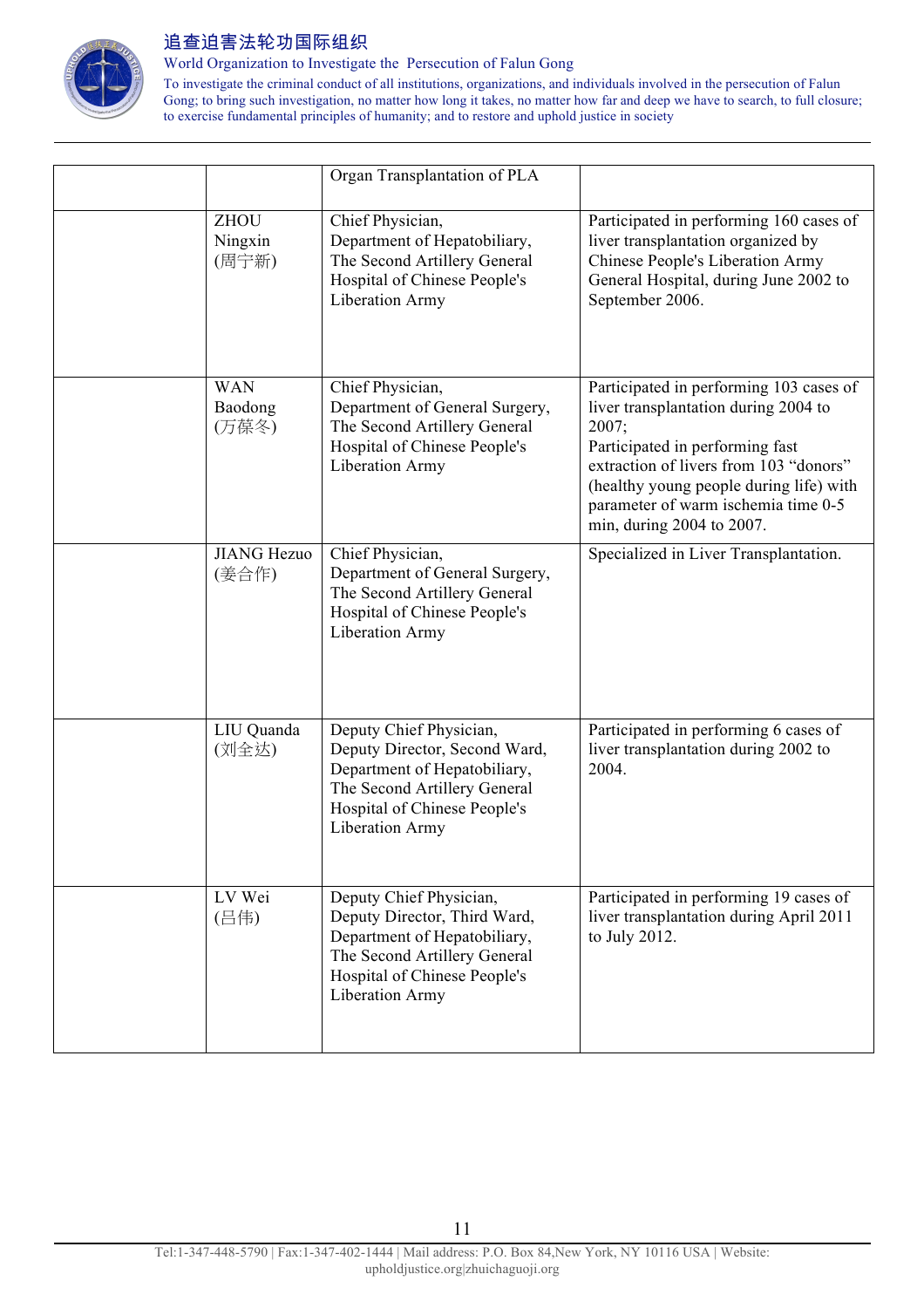

World Organization to Investigate the Persecution of Falun Gong

| ZHAO Wei<br>(赵玮)                  | Deputy Chief Physician,<br>Department of Hepatobiliary,<br>The Second Artillery General<br>Hospital of Chinese People's<br><b>Liberation Army</b>                                                                    | Participated in performing 103 cases of<br>liver transplantation during 2004 to<br>2007;<br>Participated in performing fast<br>extraction of livers from 103 "donors"<br>(healthy young people during life) with<br>parameter of warm ischemia time 0-5<br>min, during 2004 to 2007. |
|-----------------------------------|----------------------------------------------------------------------------------------------------------------------------------------------------------------------------------------------------------------------|--------------------------------------------------------------------------------------------------------------------------------------------------------------------------------------------------------------------------------------------------------------------------------------|
| XIA Qijun<br>(夏启俊)                | Department of Hepatobiliary,<br>The Second Artillery General<br>Hospital of Chinese People's<br>Liberation Army                                                                                                      | Participated in performing 103 cases of<br>liver transplantation during 2004 to<br>2007;<br>Participated in performing fast<br>extraction of livers from 103 "donors"<br>(healthy young people during life) with<br>parameter of warm ischemia time 0-5<br>min, during 2004 to 2007. |
| WEI Bing<br>(卫冰)                  | Department of Hepatobiliary,<br>The Second Artillery General<br>Hospital of Chinese People's<br><b>Liberation Army</b>                                                                                               | Participated in performing 103 cases of<br>liver transplantation during 2004 to<br>2007;<br>Participated in performing fast<br>extraction of livers from 103 "donors"<br>(healthy young people during life) with<br>parameter of warm ischemia time 0-5<br>min, during 2004 to 2007. |
| YAN Tao<br>(闫涛)                   | Deputy Chief Physician,<br>Department of Hepatobiliary,<br>The Second Artillery General<br>Hospital of Chinese People's<br>Liberation Army;<br>Member, Youth Committe,<br>Society of Organ Transplantation<br>of PLA | Participated in performing 19 cases of<br>liver transplantation during April 2011<br>to July 2012.                                                                                                                                                                                   |
| <b>WANG</b><br>Zhengming<br>(王争明) | Attending Physician,<br>Department of Hepatobiliary,<br>The Second Artillery General<br>Hospital of Chinese People's<br>Liberation Army                                                                              | Participated in performing 19 cases of<br>liver transplantation during April 2011<br>to July 2012.                                                                                                                                                                                   |
| <b>ZHANG</b><br>Jianhua<br>(张建华)  | Department of Hepatobiliary,<br>The Second Artillery General<br>Hospital of Chinese People's<br>Liberation Army                                                                                                      | Participated in performing 19 cases of<br>liver transplantation during April 2011<br>to July 2012.                                                                                                                                                                                   |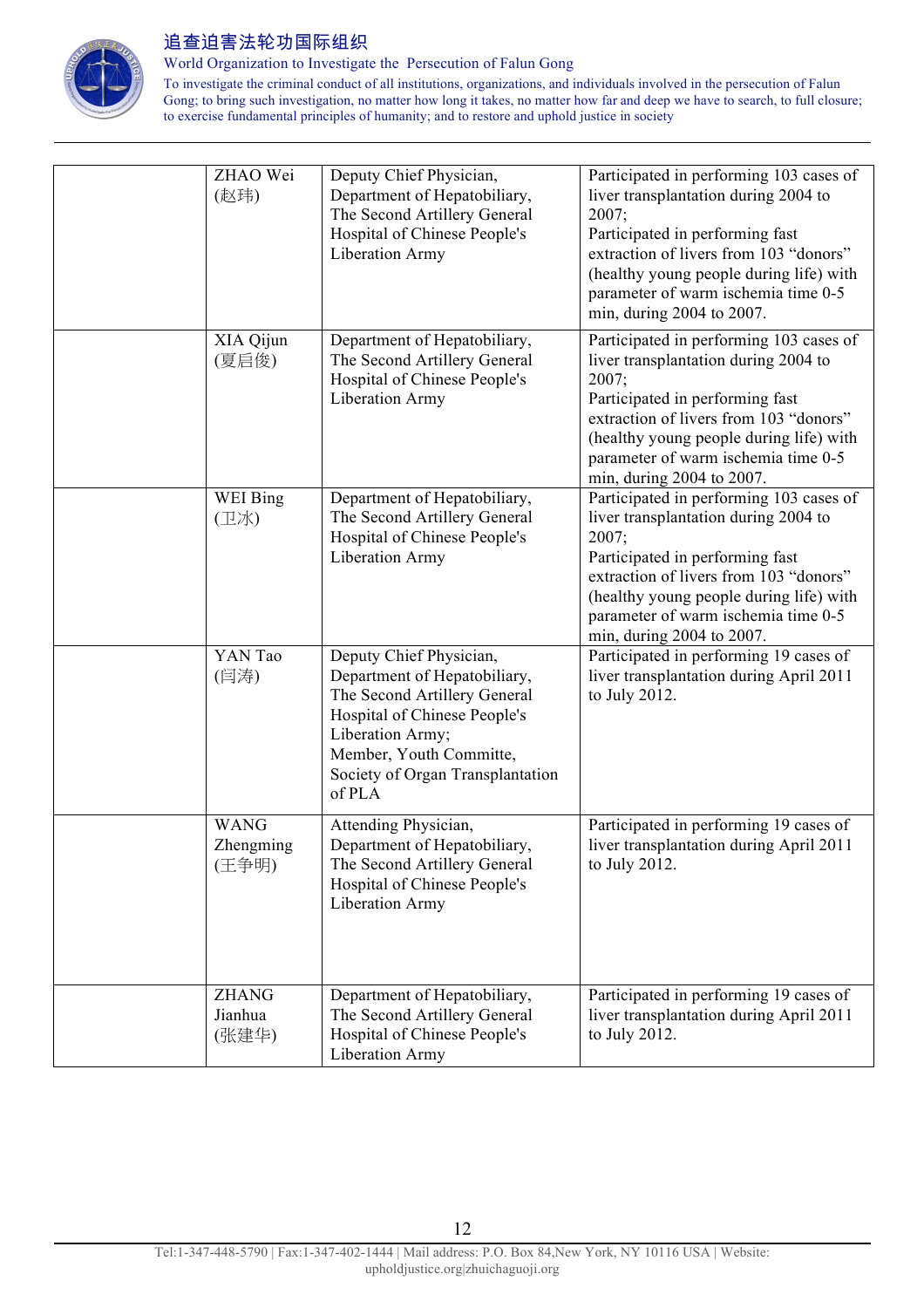

World Organization to Investigate the Persecution of Falun Gong

|                                                                                                                                                                 | <b>WANG</b><br>Guojing<br>(王国经) | Attending Physician,<br>Department of Hepatobiliary,<br>The Second Artillery General<br>Hospital of Chinese People's<br><b>Liberation Army</b>    | Participated in performing 19 cases of<br>liver transplantation during April 2011<br>to July 2012.                                                                        |
|-----------------------------------------------------------------------------------------------------------------------------------------------------------------|---------------------------------|---------------------------------------------------------------------------------------------------------------------------------------------------|---------------------------------------------------------------------------------------------------------------------------------------------------------------------------|
|                                                                                                                                                                 | <b>ZHANG Yu</b><br>(张宇)         | Department of Hepatobiliary,<br>The Second Artillery General<br>Hospital of Chinese People's<br><b>Liberation Army</b>                            | Participated in performing 19 cases of<br>liver transplantation during April 2011<br>to July 2012.                                                                        |
|                                                                                                                                                                 | JIN Zhitao<br>(靳志涛)             | Department of Interventional<br>Radiology,<br>The Second Artillery General<br>Hospital of Chinese People's<br><b>Liberation Army</b>              | Participated in performing 6 cases of<br>liver transplantation during 2002 to<br>2004.                                                                                    |
|                                                                                                                                                                 | XU Xiaoya<br>(许小亚)              | Department of Hepatobiliary,<br>The Second Artillery General<br>Hospital of Chinese People's<br><b>Liberation Army</b>                            | Participated in performing 6 cases of<br>liver transplantation during 2002 to<br>2004.                                                                                    |
|                                                                                                                                                                 | LI Zhaoyang<br>(李朝阳)            | Deputy Chief Physician,<br>Department of Hepatobiliary,<br>The Second Artillery General<br>Hospital of Chinese People's<br><b>Liberation Army</b> | Provided ever aid to several other<br>"Class Three Grade A" hospitals in 5<br>provinces nationwide for performing<br>about one hundred cases of liver<br>transplantation. |
| Cases conducted/Department: Dozens of cases of kidney transplantation (including related "donor" renal<br>transplantation), conducted in Department of Urology. |                                 |                                                                                                                                                   |                                                                                                                                                                           |
|                                                                                                                                                                 | ZOU Lian<br>(邹练)                | Chief Physician,<br>Department of Urology,<br>The Second Artillery General<br>Hospital of Chinese People's<br><b>Liberation Army</b>              | Participated ever in performing several<br>dozens of cases of kidney<br>transplantation (including related donor<br>renal transplantation).                               |
|                                                                                                                                                                 | <b>ZHANG</b><br>Xiaoyi<br>(张晓毅) | Deputy Chief Physician,<br>Department of Urology,<br>The Second Artillery General<br>Hospital of Chinese People's<br><b>Liberation Army</b>       | Specialized in kidney transplantation.                                                                                                                                    |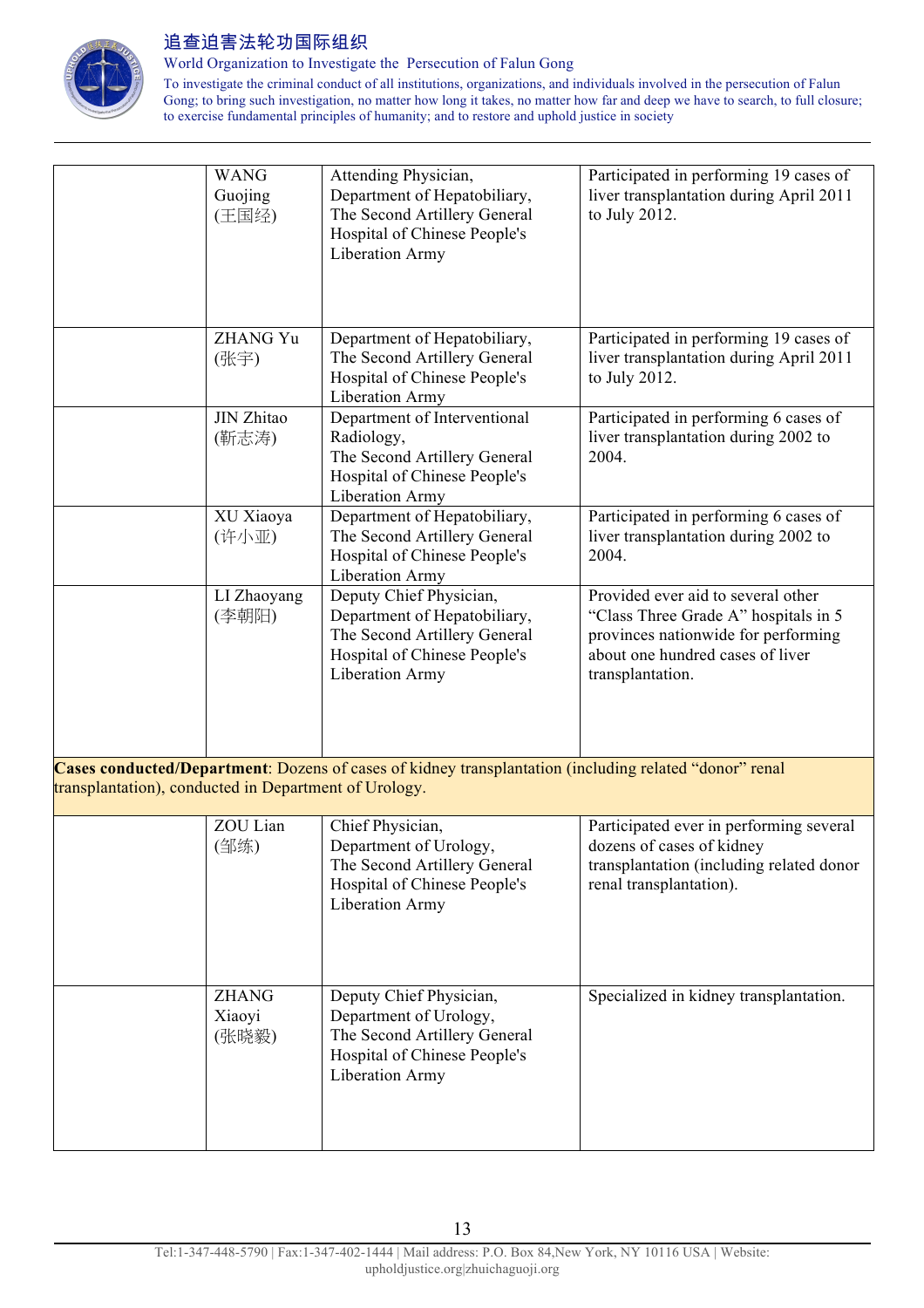

World Organization to Investigate the Persecution of Falun Gong

|                                                                | <b>ZENG</b><br>Xiangfu<br>(曾祥福) | Chief Physician, Professor,<br>Department of Urology,<br>The Second Artillery General<br>Hospital of Chinese People's<br>Liberation Army   | Participated in performing over 800<br>cases of kidney transplantation from<br>1977; also provided aid to several<br>hospitals in cities nationwide or military<br>hospitals for performing kidney<br>transplantation. |  |
|----------------------------------------------------------------|---------------------------------|--------------------------------------------------------------------------------------------------------------------------------------------|------------------------------------------------------------------------------------------------------------------------------------------------------------------------------------------------------------------------|--|
| <b>Cases conducted/Department:</b> Department of Ophthalmology |                                 |                                                                                                                                            |                                                                                                                                                                                                                        |  |
|                                                                | WEI Lin<br>(魏琳)                 | Deputy Chief Physician,<br>Department of Ophthalmology,<br>The Second Artillery General<br>Hospital of Chinese People's<br>Liberation Army | Specialized in corneal transplantation<br>and others related.                                                                                                                                                          |  |
| <b>Back to Contents</b>                                        |                                 |                                                                                                                                            |                                                                                                                                                                                                                        |  |

- <sup>3</sup> PLA Navy General Hospital website (Department of Hepatobiliary Surgery), for Introduction of, Liver Transplantation procedures 《北京海军总医院(肝胆外科)》肝脏移植手术
- <sup>4</sup> PLA Navy General Hospital website (Department of Urology), for Introduction of, Kidney Transplantation procedures 《海军总医院泌尿外科》肾移植—新技术
- <sup>5</sup> XIE Shui-ben, ZHANG Zai-gao, BEI Ya-jun, XUE Zhi-qiang, JIANG Xiang-wei, ZHAO Zhe, Li Han. Longer protecting time of donated hearts for orthotopic heart transplantation (3 cases report). JOURNAL OF CARDIOVASCULAR AND PULMONARY DISEASES 2006; 25 (4): 241, 243. 作者:解水本、张载高、贝亚军、薛志强、姜相伟、赵哲、李寒(100037,北京,海军总医院心外科); 《心

 <sup>1</sup> PLA Navy General Hospital website, Overview (of the hospital) 《中国人民解放军海军总医院》医院简介

<sup>2</sup> National Health and Family Planning Commission of the PRC website, about

The List of Hospitals Accredited to Perform Human Organ Transplant (released on August 1, 2013)

《中华人民共和国国家卫生和计划生育委员会网站》2013 年 8 月 1 日"已批准开展人体器官移植项目的医院 名单"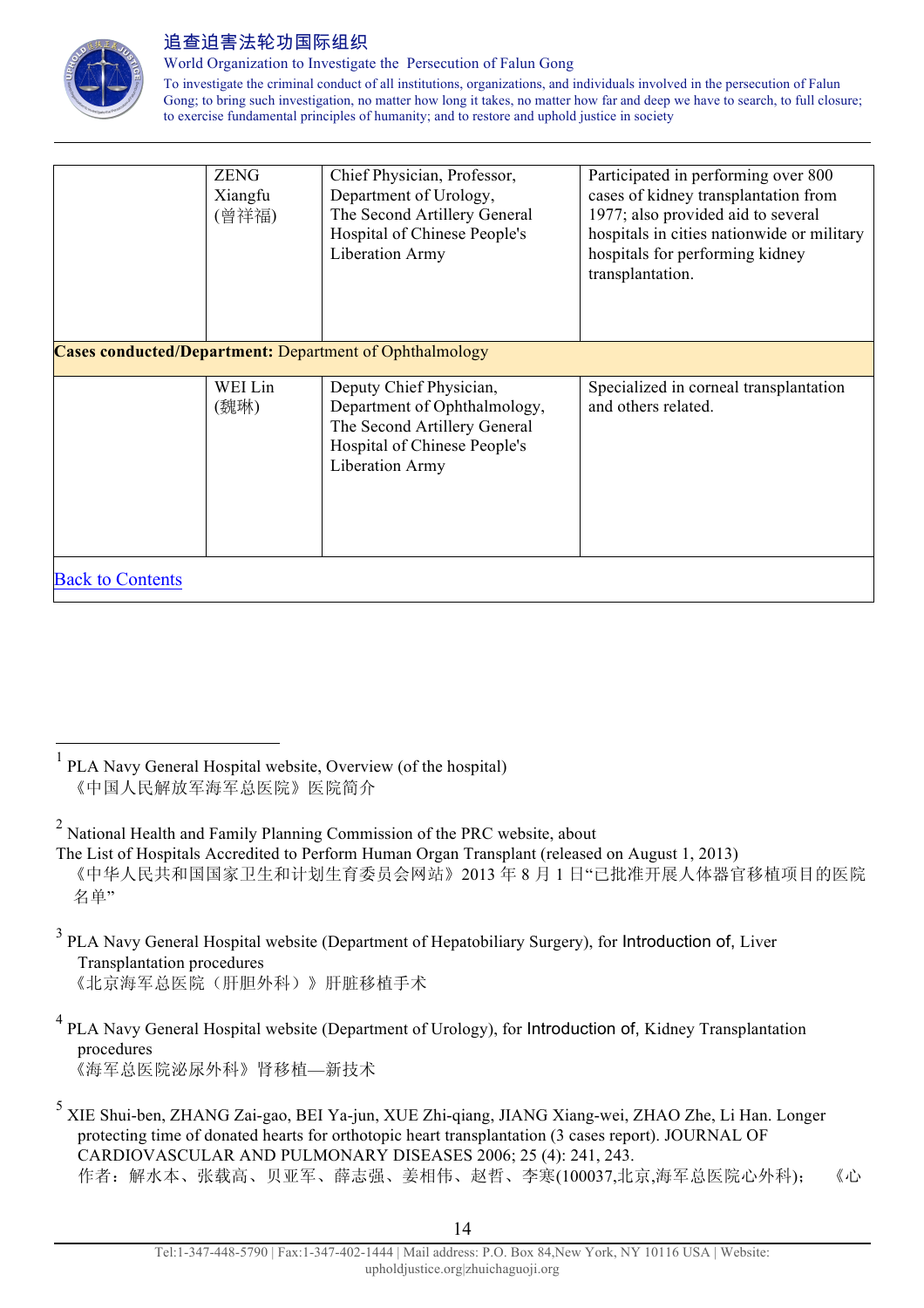

 $\overline{a}$ 

肺血管病杂志》2006 年 25 卷 04 期 241,243 页(英文期刊名:JOURNAL OF CARDIOVASCULAR AND PULMONARY DISEASES) "3 例供心保护时间较长的原位心脏移植"

<sup>6</sup> PLA Navy General Hospital website, Overview of the Vision Center of Optometry in hospital (released on April 25, 2013)

《中国人民解放军海军总医院》视光学疾病中心 发布时间:2013-04-25

- $<sup>7</sup>$  Air Force General Hospital, PLA website, Overview (of the hospital)</sup> 《空军总医院》医院简介
- 8 《中华人民共和国国家卫生和计划生育委员会网站》2007 年 08 月 06 日"卫生部办公厅关于做好人体器官 移植诊疗科目登记工作的通知 附件:1、第一批通过卫生部人体器官移植技术临床应用委员会审核医院名单 .doc"
- <sup>9</sup> Air Force General Hospital, PLA website, for Introduction of, the Department of Urology 《空军总医院》泌尿外科科室简介
- $10$  Air Force General Hospital, PLA website, for Introduction of, the Department of Hepatobiliary Surgery 《空军总医院》 肝胆外科 科室简介
- <sup>11</sup> ZHANG Hong-yi. Adult-adult living related right liver transplantation. JOURNAL OF GENERAL HOSPITAL OF AIR FORCE 2002; 18(2):63-65, 72. 作者: 张洪义(空军总医院肝胆外科,北京,100036); 《空军总医院学报》2002年18卷 02期 63-65.72页( 英文期刊名: JOURNAL OF GENERAL HOSPITAL OF AIR FORCE) "成人-成人间活体右半肝移植"
- <sup>12</sup> XU Xin-bo, ZHANG Hong-yi, LIU Cheng-li, Zhang Hui, XIAO Mei, ZHANG Hong-yi, HE Xiao-jun, FENGZhiqiang, ZHAO Gang. Liver transplantation for recurrence of primary liver carcinoma after resection and therapy of recurrent hepatocellular carcinoma at the liver graft (a long term surviving case and related literature review). JOURNAL OF GENERAL HOSPITAL OF AIR FORCE 2010; 26(2): 70-75. 作者:徐新保、张洪义、刘承利、张辉、肖梅、张宏义、何晓军、冯志强、赵刚(空军总医院肝胆外科,北 京,100142); 《空军总医院学报》2010年 26 卷 02 期 70-75 页(英文期刊名: JOURNAL OF GENERAL HOSPITAL OF AIR FORCE)"肝癌切除术后复发患者行肝移植后移植肝再发肝癌的治疗对策——一例长期 存活病例报道并相关文献复习"
- <sup>13</sup> XU Xin-bao, ZHANG Hui, LIU Cheng-li, ZHANG Hong-yi, HE Xiao-jun, XIAO Mei, LI Jina, LIU Ying, ZHANG Bo, ZHANG Hong-yi. Effects of congenital asplenia on the patient under going liver transplantation: a case report. JOURNAL OF GENERAL HOSPITAL OF AIR FORCE 2010; 26(3): 133-135. 作者:徐新保、张辉、刘承利、张宏义、何晓军、肖梅、李建、刘颖、张波、张洪义 《空军总医院学报 》2010年 26 卷 03 期 133-135,139,封 3 页(英文期刊名: JOURNAL OF GENERAL HOSPITAL OF AIR FORCE)"先天性脾缺如对肝移植患者的影响(附一例报道)"
- <sup>14</sup> Air Force General Hospital, PLA website (Department of Cardiac Surgery), about Introduction of a Chief Physician YANG Junmin

《空军总医院》心脏外科 专家教授 主任医师: 杨军民

<sup>15</sup> Air Force General Hospital, PLA website, Overview (of the hospital) 《空军总医院》 眼科简介